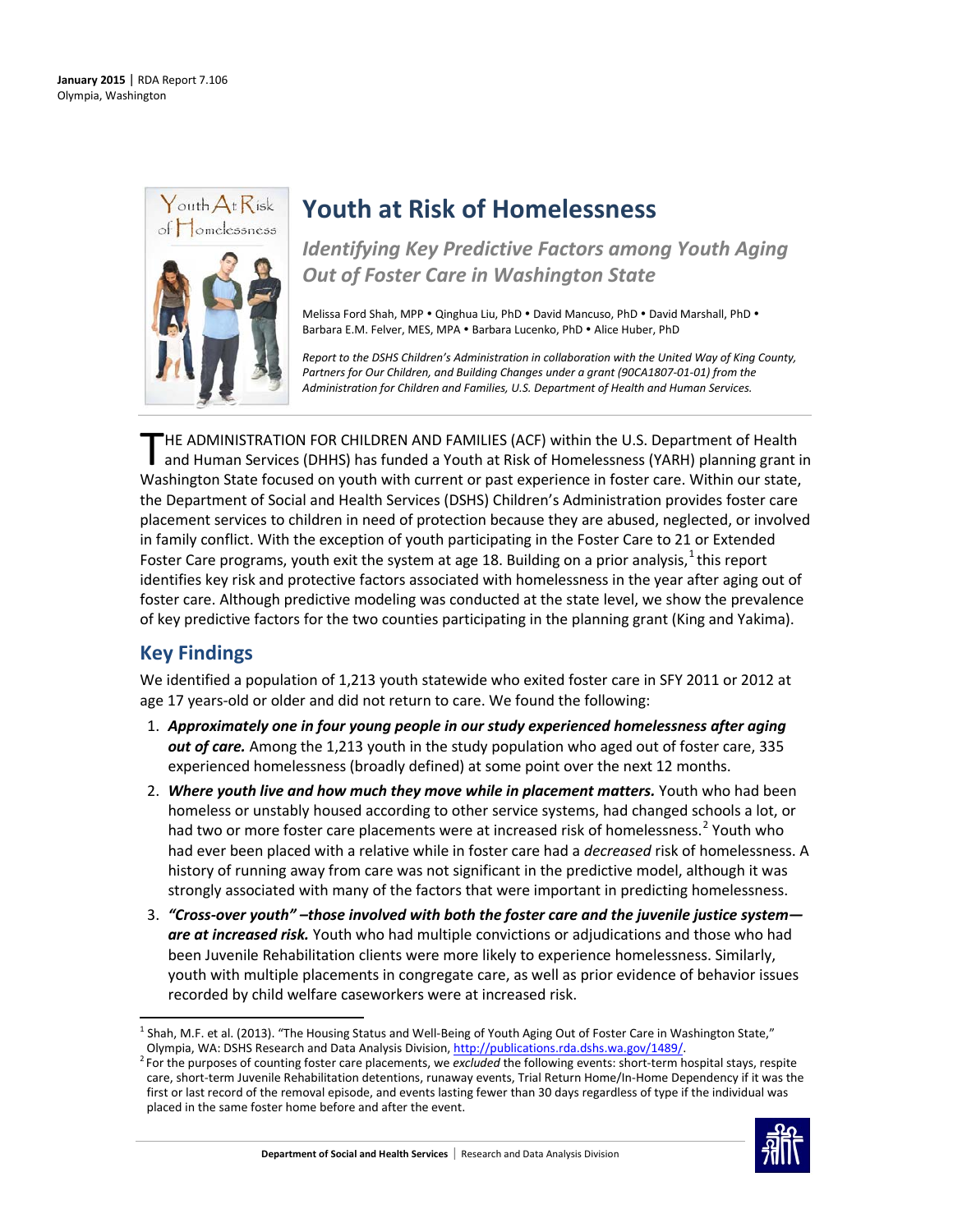# **Study Methods**

### **Study Population and Timeline**

The study population included 1,213 youth whose last month in foster care—referred to in this report as the "index month"—was in SFY 2011 or 2012. We included only individuals who were age 17 or above as of the month following the index month and whose last foster care placement was not a Trial Return Home/In-Home Dependency (TRH/IHD) or adoption. We also restricted the study population to individuals who were not missing child welfare intake or placement data. Finally, we excluded 60 individuals who were identified as homeless in the DSHS Automated Client Eligibility System (ACES) in the month prior to the index month in order to provide a more accurate view of how many individuals were *newly* experiencing housing instability. Information about housing status is only updated in ACES at eligibility determination, re-determination, and when clients contact DSHS to report a change in their living arrangement, so some individuals may appear to be homeless according to ACES even after they have been successfully housed.

| <b>Baseline risk measures</b>                 |                              | Homeless in following 12 months?         |
|-----------------------------------------------|------------------------------|------------------------------------------|
| Prior 24 months                               |                              | Starting the month after the index month |
| <b>Experience in the school system</b>        | <b>INDEX</b><br><b>MONTH</b> |                                          |
| Prior 3 academic years                        | Last month                   |                                          |
|                                               | of foster care               |                                          |
| <b>Child welfare history</b>                  | placement                    |                                          |
| Since first entering the child welfare system | SFY 2011 or 2012             |                                          |

### **Data and Measures**

This analysis leverages data from the INVEST 2012 database, which contains de-identified education data from OFM's Education Research and Data Center P-20 data warehouse combined with social, health, and criminal justice data for individuals served by DSHS between SFY 2000 and 2012.

In particular, data from the following systems was used in calibrating the predictive model:

- Child welfare data, including number and types of placements, type of abuse (sexual, physical, neglect, other), and other information recorded by caseworkers.
- Education data, including Grade Point Average, drop-out status, unexcused absences, number of school changes, and housing issues identified by homeless school laisions.
- Homeless service system data, including receipt of emergency shelter, transitional housing, rent assistance, and permanent/permanent supportive housing recorded in the Homeless Management Information System (HMIS).
- Public assistance data on housing status recorded by DSHS financial eligibility caseworkers as well as receipt of services through the DSHS Economic Services Administration.
- Health and behavioral health system data, including health status based on chronic illness risk scores, alcohol or other drug (AOD) treatment need, injuries, and mental illness.

### **Defining Homelessness as an Outcome**

We identified individuals as homeless in the 12-month period following the index month if they were homeless or unstably housed in either the DSHS Automated Client Eligibility System (ACES) or the Homeless Management Information System (HMIS). Youth were identified as homeless in ACES if they newly became homeless with housing, homeless without housing, or were living in emergency or domestic violence shelters at any point in the follow-up year. Youth were identified as homeless in HMIS if they received emergency shelter, transitional housing, or Homeless Prevention and Rapid Re-Housing (HPRR) services at any point in the 12 months following the index month.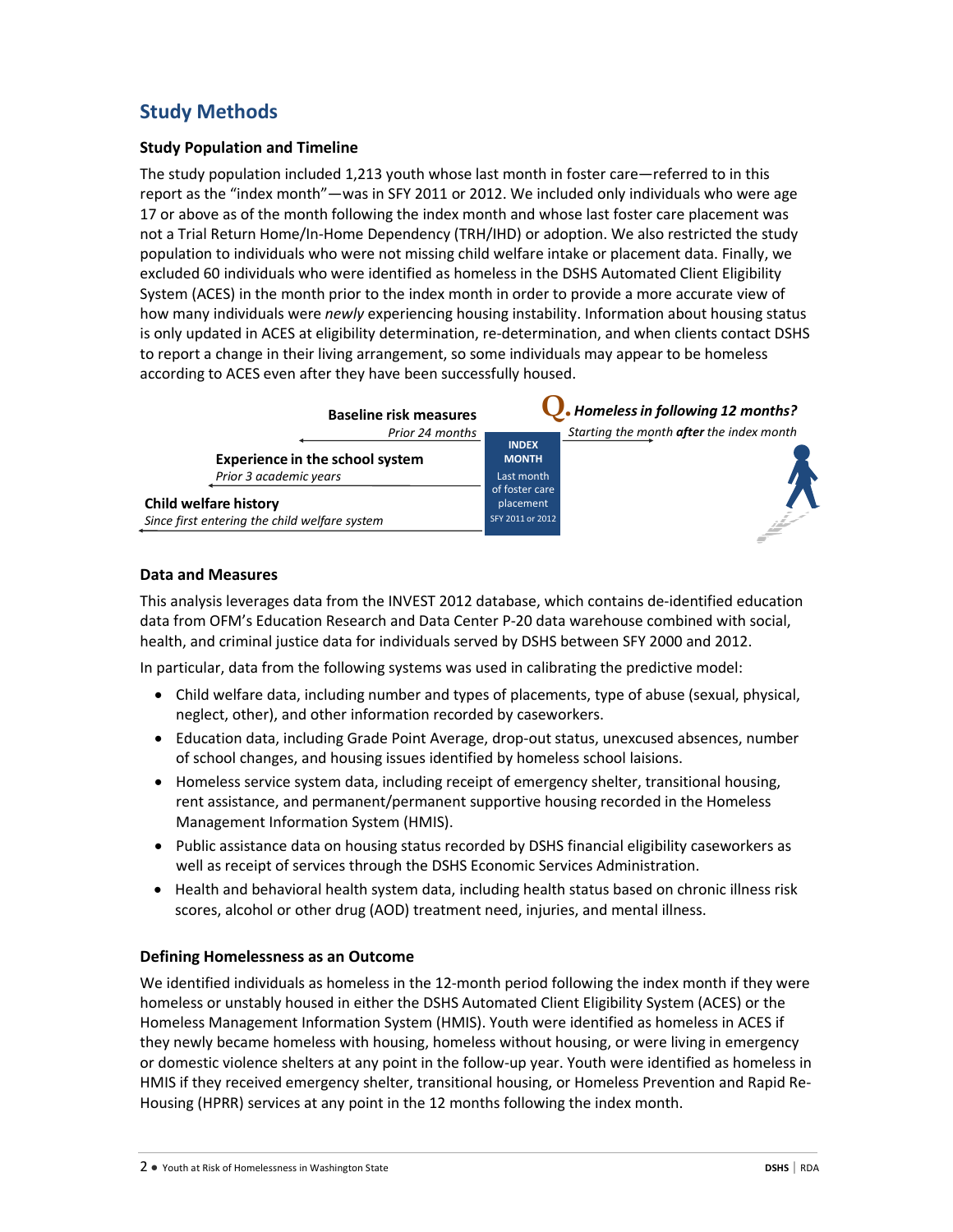## **Observed Homelessness in the Months Following Exit from Care**

In the study population overall, we identified 335 youth (28 percent) as homeless in the 12-month period following exit from foster care. Although only 22 youth in Yakima County were identified as homeless, the rate of homelessness was the same as the state level (also 28 percent). In King County, 34 percent of youth in the study population experienced homelessness after aging out ( $n = 80$ ).



Among the 355 youth who became homeless, we observed the proportion who were *newly* identified in ACES or HMIS as homeless in each month of the follow-up period, including the index month. The biggest spike in newly identified homelessness occurred in the index (exit) month, with 11 percent (33 of 335) receiving HMIS-recorded services (primarily emergency shelter or transitional housing) and 8 percent (26 of 335) identified by DSHS eligibility workers as homeless with housing.



**Youth who were NEW to homelessness each month in the transition out of foster care**

Over half of the 335 youth who became homeless were identified as homeless with housing by DSHS caseworkers, suggesting that many may have stayed temporarily with friends or family.

**Homelessness in ACES and HMIS in the 12 Months after Aging Out**

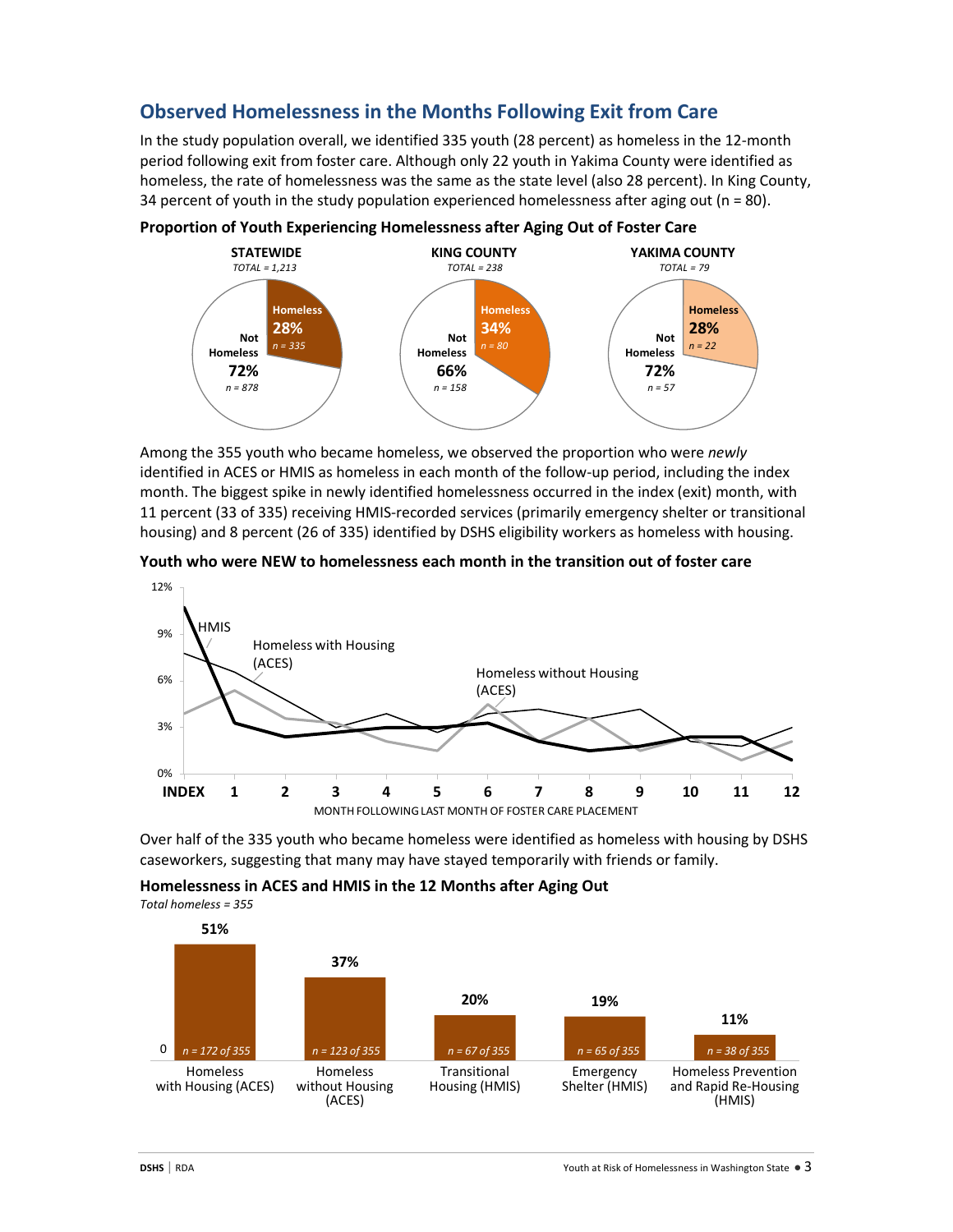## **Predicting Homelessness among Youth Aging Out of Care**

We estimated a logistic regression model predicting whether a young person in the study population became homeless in the 12 months after aging out of care. Compared to other youth, those who had experienced a disrupted adoption were over three times as likely and those who had parented a child were over twice as likely to experience homelessness. Two actionable factors that were highly predictive included experiencing four or more congregate care placements and experiencing four or more school changes in the past three years. In addition, we identified two protective factors that decreased the odds that a young person would become homeless: having had at least one foster care placement with a relative and having a high cumulative Grade Point Average (GPA).

| <b>DECREASED RISK</b>                                         |                                                           |                                     | <b>INCREASED RISK</b> |
|---------------------------------------------------------------|-----------------------------------------------------------|-------------------------------------|-----------------------|
| <b>RISK FACTORS*</b>                                          | Youth is a parent                                         |                                     | 2.12                  |
|                                                               | Homeless or receiving housing assistance, prior 12 months |                                     | 1.91                  |
|                                                               | Youth is African American                                 |                                     | 1.82                  |
|                                                               | 4+ congregate care placements (relative to <4)            |                                     | 1.81                  |
|                                                               | 4+ school moves in prior 3 years (relative to <2)         |                                     | 1.76                  |
|                                                               | 4+ convictions/adjudications, prior 24 months             |                                     | 1.58                  |
|                                                               | Juvenile Rehabilitation service in prior 24 months        | 1.49                                |                       |
|                                                               | 2+ foster care placements                                 | 1.46                                |                       |
| Indication of mental health treatment need in prior 24 months |                                                           | 1.43                                |                       |
|                                                               | Any homelessness in school data, prior 3 years            | 1.40                                |                       |
|                                                               | Injury, prior 24 months                                   | 1.35                                |                       |
|                                                               | 2-3 school moves in prior 3 years (relative to <2)        | 1.34                                |                       |
|                                                               | History of behavior issues in child welfare records       | 1.31                                |                       |
| <b>PROTECTIVE FACTORS</b>                                     | 0.67                                                      | Relative foster care placement (1+) |                       |
|                                                               | 0.62                                                      | GPA, high (relative to low)         |                       |

|  | ODDS RATIOS   Odds of Experiencing Homelessness after Aging Out of Foster Care |
|--|--------------------------------------------------------------------------------|
|--|--------------------------------------------------------------------------------|

\*NOTE: 1) Disrupted adoptions are highly predictive of homelessness (Odds Ratio = 3.39), but the prevalence is extremely low (2 percent) and therefore not included in the above chart, 2) prior homelessness or housing assistance was based on data from ACES and HMIS and included permanent and permanent supportive housing, and 3) all factors are statistically significant at  $p < 05$  except history of behavior issues in child welfare records ( $p = 0.22$ ).

## **Calculating a Homeless Risk Score**

We then included these same factors in a linear probability regression model, which allowed us to calculate easily interpretable homeless risk scores. A score of .30 was determined to be a good cutpoint to use in deciding whether or not a youth should be referred for intervention given that this score minimizes both false positives and false negatives.<sup>[3](#page-3-0)</sup> Among youth we identified as becoming homeless (n = 335), a score of .30 would successfully identify 67 percent (n = 225) as likely to become homeless. A young person with this score would have a 30 percent chance of experiencing homelessness in the 12 months after aging out of foster care. The below table shows the proportion of youth overall, as well as separately for King and Yakima counties, who have calculated scores at or above the .30 threshold.

|                                               | <b>STATEWIDE</b> | <b>KING COUNTY</b> | YAKIMA COUNTY |
|-----------------------------------------------|------------------|--------------------|---------------|
| Total number of youth in the study population | 1.213            | 238                | 79            |
| Youth with a calculated score $\geq$ .30      | 481              | 117                | 29            |
| Percent of Total                              | 40%              | 49%                | 37%           |

<span id="page-3-0"></span> $3$  Note that the highest observed score for an individual in the study population was .86.

l

<sup>4</sup> ● Youth at Risk of Homelessness in Washington State **DSHS** | RDA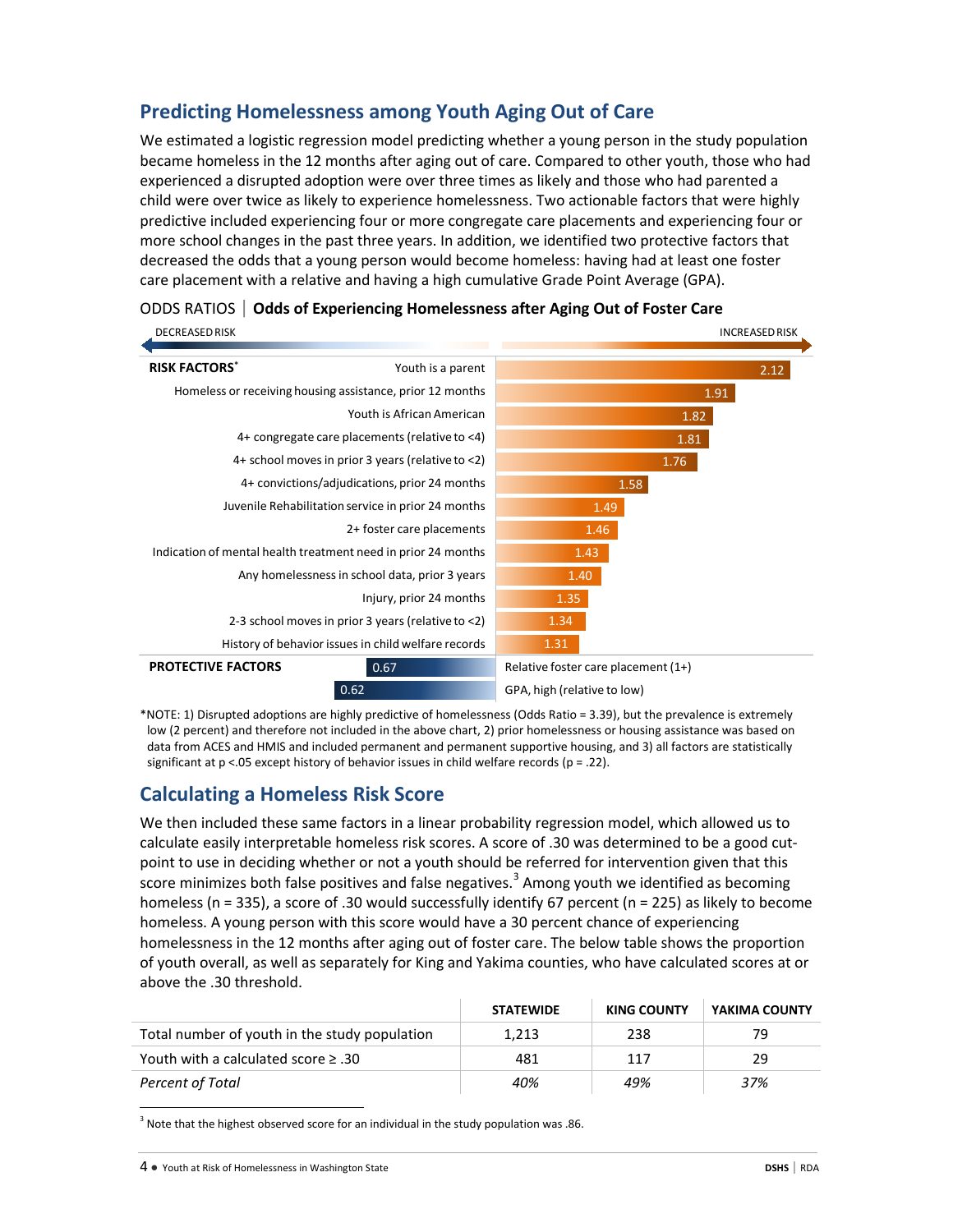## HYPOTHETICAL EXAMPLES **Using a Calculated Risk Score to Support Referral Decisions**

**HYPOTHETICAL CASE #1**

**HIGH**

**HOMELESSNESS RISK SCALE**

# **Jordan** Jordan is a white, non-Hispanic young man with a history of behavior problems. He has had more than four convictions and been in a Juvenile Rehabilitation (JR) facility within the past 24 months. Due to his movement in and out of JR and congregate care facilities, he has changed schools five times in the past three school years. He also has a history of running away from congregate care facilities and has been identified as homeless in HMIS due to a spell in an emergency shelter. There is a 62 percent chance that Jordan will experience homelessness or housing instability in the year after exiting foster care. **Calculating Jordan's Risk Score**

**The Tally Factors** *Starting score* 3.9% Homeless in prior 12 months 13.2% 4+ congregate care placements 12.2% 4+ school moves 10.1% 4+ convictions, prior 24 months 9.8% Juvenile rehab, prior 24 months 7.5% History of behavior issues 5.0%

**TOTAL SCORE = 62%**

*Refer for Intervention*

## **HYPOTHETICAL CASE #2**



Julia is a young Hispanic woman who lives with her maternal grandmother and has had only one prior foster care placement. She has been doing well in school and has a high GPA relative to her peers who have also been in foster care. She struggles with depression but does not have evidence of other key risk factors. There is just a 1 percent chance she will experience homelessness or housing instability in the 12 months following exit from foster care.

|                            | <b>The Tally</b>                                             |  |
|----------------------------|--------------------------------------------------------------|--|
| <b>Factors</b>             | <b>SCORE</b>                                                 |  |
| <b>Starting score</b>      | 3.9%                                                         |  |
| 1+ relative care placement |                                                              |  |
| High GPA                   | $-6.8%$                                                      |  |
|                            | 4.9%                                                         |  |
|                            | 5.6%                                                         |  |
|                            | Mental illness, prior 24 months<br>2+ foster care placements |  |

**TOTAL SCORE = 1%**

### *Do Not Refer for Intervention*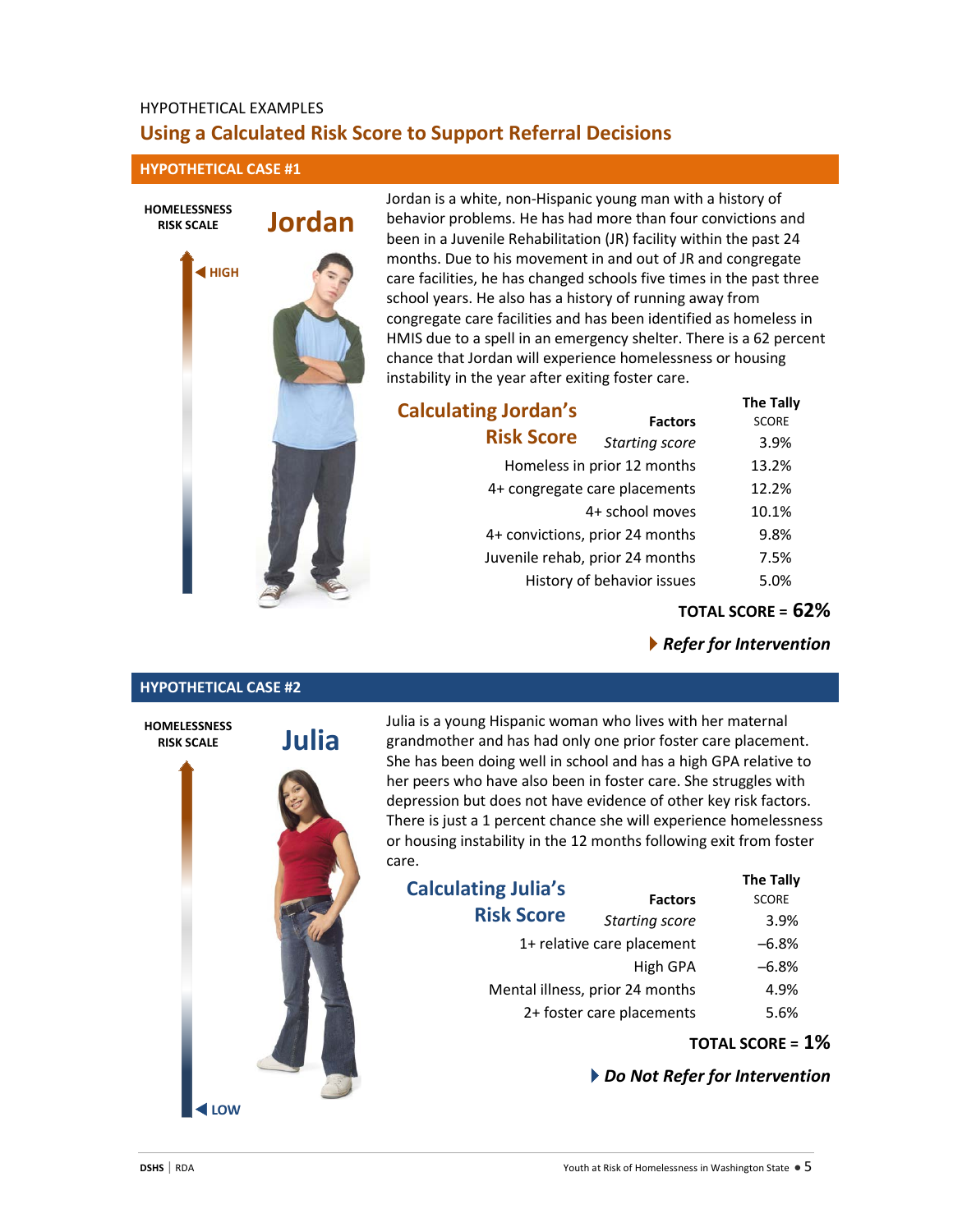## **Prevalence of Key Predictive Factors: Youth Aging Out of Foster Care**

The above analysis provides insight into which factors best predict whether an individual is likely to experience homelessness in the year after aging out of foster care. It is also helpful to consider how prevalent each of the various predictive factors are for youth in the study population.

## RISK FACTOR | *A small number of youth have experienced a disrupted adoption*



Youth who had been adopted but then returned to placement regardless of whether the adoptive parents terminated parental rights—were at particular risk for homelessness (Odds Ratio = 3.39;  $p = 0.008$ ). Yet a very small number of youth in the study population statewide (only 2 percent) had experienced a disrupted adoption over their lifetime. It is worth noting that this measure may also be capturing some behavior or adjustment issues that were not being measured through other risk factors included in the statistical model.

### RISK FACTOR | *Youth who become homeless are more likely to be parents*





Youth who had parented a child—regardless of whether the child was living with them—were more likely to become homeless after aging out of care (Odds Ratio = 2.12; p < 0.0001). Youth were identified as parents if they had been listed on a child's birth certificate in Washington State or appeared as a parent in the DSHS Support Enforcement Management System (SEMS) *and* their child had been served by DSHS (including through child support). Almost twice as many of the youth who became homeless were parents relative to youth who did not become homeless (29 percent compared to 14 percent). In addition, 80 percent of these youth were women. Another RDA study has found that among young women under the age of 20 who become parents in Washington State, 79 percent of those in foster care have their first child by age 17 compared to only 29 percent of young mothers on Medicaid and 21 percent of young mothers not on Medicaid. [4](#page-5-0)

### *Youth Say:*

- You can't get child care without a job and you can't get a job without child care.
- As a parent who is also a youth in foster care, it can feel like you're living under a microscope.
- There are logistical challenges of coordinating your child's care with your own education.
- Many transitional housing programs for youth and young adults do not allow families.

 $\overline{\phantom{a}}$ 

<span id="page-5-0"></span> $^4$  Cawthon, Laurie, et al. (2014). "Pregnant and Parenting Youth in Foster Care in Washington State: Comparison to Other Teens and Young Women who Gave Birth," Olympia, WA: DSHS Research and Data Analysis Division, http://publications.rda.dshs.wa.gov/1500/.

<span id="page-5-1"></span><sup>&</sup>lt;sup>5</sup> Youth perspective was provided to the research team through de-identified notes collected by the Mockingbird Society based on a focus group convened with eight young adults who had experience with both foster care and homelessness. Individual responses have been paraphrased and are not direct quotes.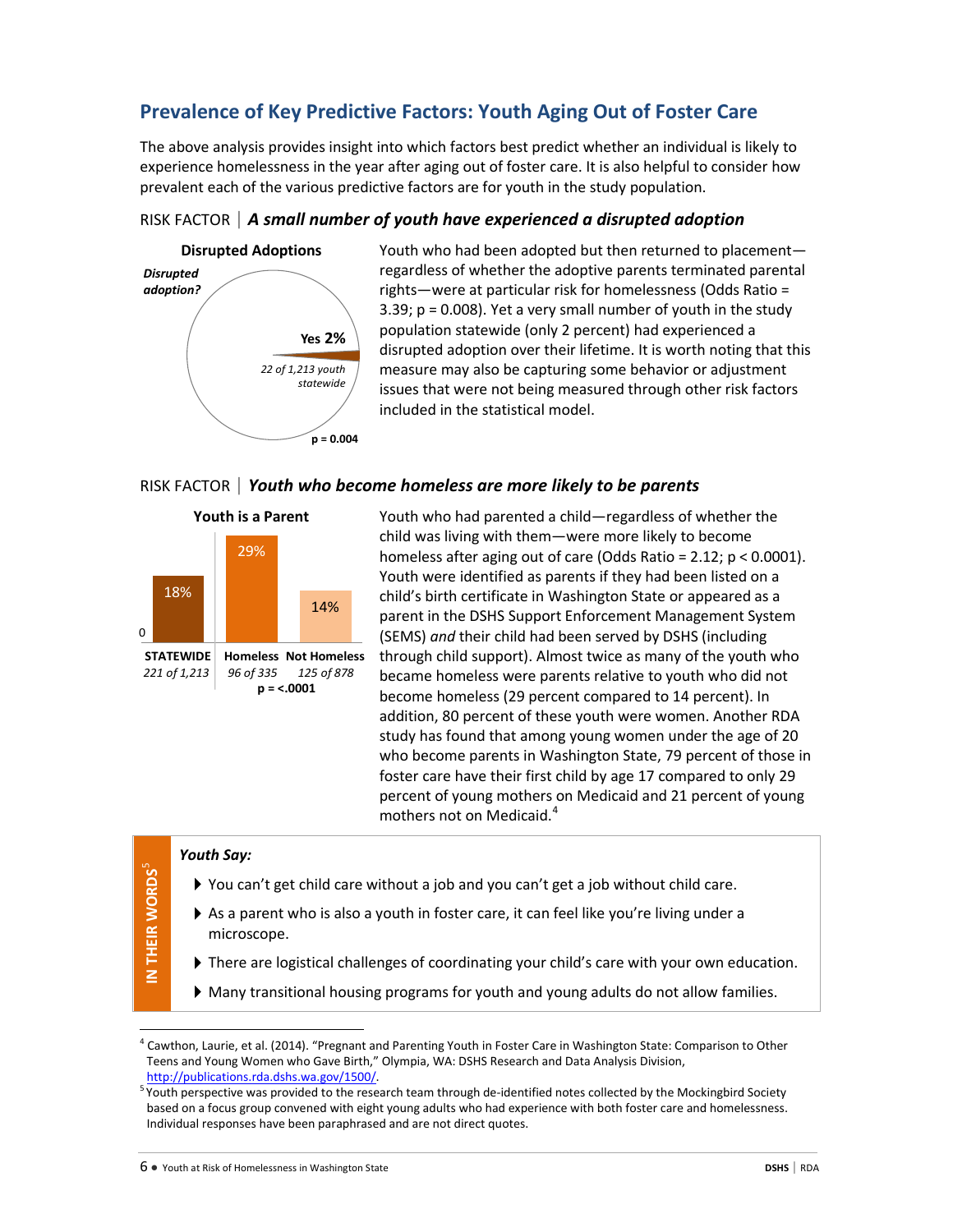## RISK FACTOR | *Youth who become homeless are more likely to have prior housing issues*

## **Homeless in other service systems in prior 12 months**



Youth who had experienced housing instability recorded in either the public assistance or homeless service system at some point in the 12 months prior to aging out were 91 percent more likely to experience homeless compared to their peers (Odds Ratio = 1.91; p = 0.001). We identified youth as having recent housing issues at some point in the 12 months prior to aging out of care if they had been identified by DSHS financial eligibility workers as homeless with or without housing or had received emergency housing services recorded by local housing providers in the Homeless Management Information System (HMIS). Youth who became homeless after aging out were twice as likely as other youth in the study population to have experienced housing issues in the year prior to exit (21 percent compared to 9 percent). On average, youth in both groups had spent approximately 10 out of the prior 12 months in foster care. It is therefore possible that some youth experienced housing instability in months they were not in placement. We also found that over one-third of youth (56 of 151) who experienced housing issues prior to aging out of care had run away from placement at some point in the prior 12 month period.

## *Youth Say:*

**IN THEIR WORDS**

IN THEIR WORDS

- We're not running *from* we're running *to* a place where we feel safe, accepted, and where we can be ourselves.
- $\blacktriangleright$  Sometimes it feels safer to be homeless than to stay where you are, especially if you are not accepted due to things like LGBTQ status $^6$  $^6$ , pregnancy, or religious differences.

## RISK FACTOR | *Youth who become homeless are more likely to be African American*



Youth in the study population who were African American were 82 percent more likely than other youth to experience homelessness after aging out (Odds Ratio =  $1.82$ ; p =  $0.0003$ ). Approximately 20 percent of youth in the study were African American. However, 27 percent of youth who became homeless following exit from care were African American, compared to 17 percent of youth who did not become homeless. The technical notes on page 13 show descriptive statistics for youth of other racial categories (White, Native American, Asian/Pacific Islander, and Other) and Hispanic origin, but none of these other categories were statistically significant in the predictive model. *(See page 12 for further discussion.)*

## *Youth Say:*

It's not really the color of a person's skin that matters, it's the structural racism and other things that are related to race, like socioeconomic status.

**IN THEIR WORDS**

E

 $\overline{\phantom{a}}$ 

<span id="page-6-0"></span> $6$  "LGBTQ" refers to individuals who identify as lesbian, gay, bisexual, transgendered, or questioning.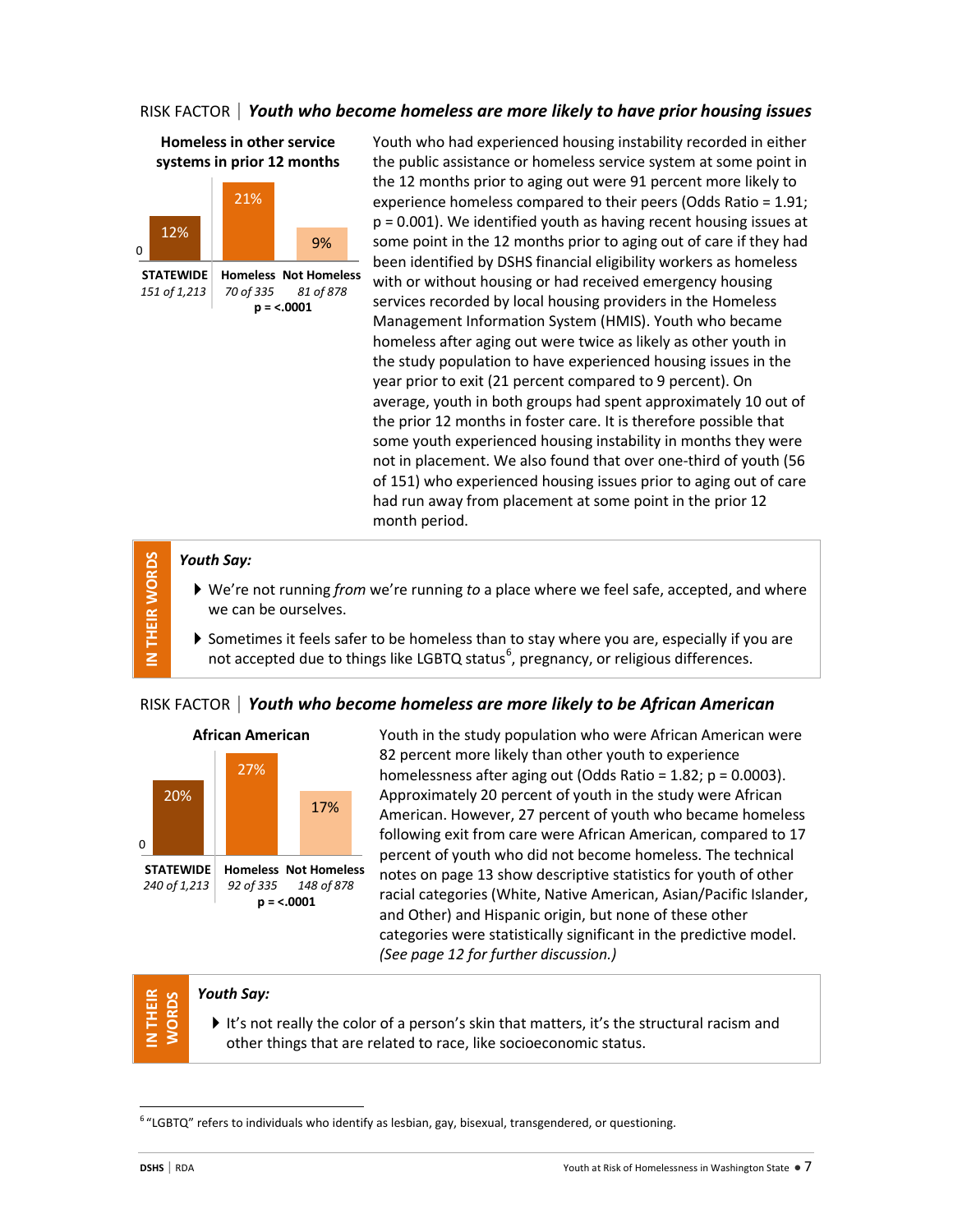## RISK FACTOR | *Youth with multiple congregate care placements are at greater risk*



**p = <.0001**

Youth who had 4 or more congregate care placements over their lifetime were 81 percent more likely than youth with fewer or no such placements to experience homelessness in the year after aging out (Odds Ratio =  $1.81$ ;  $p = 0.001$ ). Congregate care was defined to include placement in any of the following: detention centers, group care (staff residential), group crisis residential centers, group homes, Juvenile Rehabilitation facilities, Regional Assessment Centers, Regional Crisis Residential Centers, and Secured Crisis Residential Centers. Over twice as many of the youth who became homeless had experienced multiple congregate care placements compared to their peers who did not become homeless (40 percent compared to 18 percent).

### RISK FACTOR | *Youth who become homeless more likely to have changed schools a lot*



Youth who had four or more school moves in the prior three academic years, including the year in which they aged out, were 76 percent more likely than youth with fewer than two school moves to experience homelessness in the follow-up period (Odds Ratio =  $1.76$ ;  $p = .002$ ). In terms of prevalence, 45 percent of youth who became homeless had experienced multiple school moves over the prior three years compared to just 23 percent of their peers who did not become homeless. Recent RDA research on school moves suggests that youth with multiple school moves are more likely to experience issues with homelessness, substance abuse, mental illness, juvenile justice involvement, and poor academic outcomes (such as lower test scores, more unexcused absences, and a higher drop-out rate).<sup>[7](#page-7-0)</sup>

### *Youth Say:*

- There are lots of reasons you might change schools, such as having an Individualized Education Plan (IEP) or 504 plan your school cannot accommodate, changing placements, moving with your foster family, getting expelled, being bullied, being transferred to an alternative school, or having restraining orders filed against or by fellow students.
- Changing schools is hard, especially since credits don't always transfer between schools and districts. You can be on track at your old school but fall back a grade at your new school due to different credit requirements.
- It takes time for teachers to get to know you and to understand how best to help you learn. You can be thriving at one school and failing at the next because of this.
- There are also social challenges, such as knowing where to sit in the lunchroom, trying to keep up with athletics and commit to a team, and explaining what a Junior is doing in Freshman English.

l

<span id="page-7-0"></span> $^7$  Estee, Sharon, et al. (2014). "School Moves: School Changes Related to Social Service Use, Risk Factors, and Academic Performance," Olympia, WA: DSHS Research and Data Analysis Division[, http://publications.rda.dshs.wa.gov/1513/.](http://publications.rda.dshs.wa.gov/1513/) Please see page 15 of that report for a discussion of the decision rules also employed here to avoid counting school changes that occur normally with grade progression.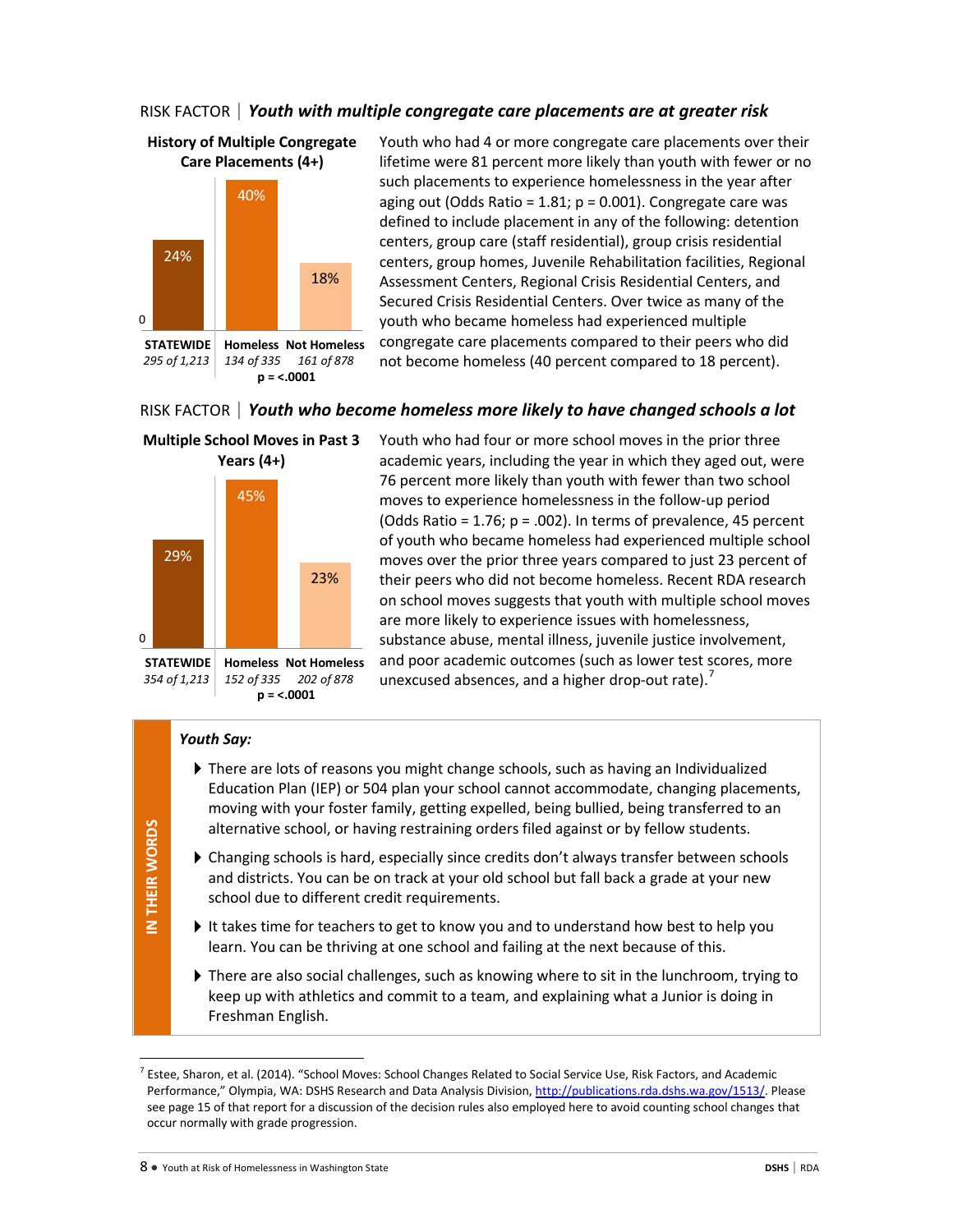## RISK FACTOR | *Youth who become homeless more likely to have multiple adjudications*



Youth with four or more adjudications in the two years prior to aging out were 58 percent more likely than other youth to experience homelessness in the year after exit (Odds Ratio = 1.58;  $p = .04$ ). Adjudications were identified through the Washington State Institute for Public Policy (WSIPP) criminal history file and include any of the following: 1) convicted, 2) deferred (they admitted guilt and were sentenced to one year of supervision), 3) convicted with a sentence to detention, 4) diverted, or 5) convicted and sentenced to a DSHS Juvenile Rehabilitation institution. In terms of prevalence, youth who experienced homelessness after aging out of care were twice as likely to have had four or more adjudications in the two-year period prior to exit (24 percent compared to 12 percent).

## PROTECTIVE FACTOR | *Homeless youth less likely to have had a relative caregiver*



Youth who had experienced at least one placement with a relative caregiver were 33 percent less likely to experience homelessness compared to other youth (Odds Ratio = 0.67; p = 0.01). We identified youth as having at least one relative foster care placement regardless of whether or not the relative received payment for caring for the child. Overall, 53 percent of youth in the study population had ever been placed with a relative caregiver. The difference in prevalence was not statistically significant in a descriptive analysis (49 percent of those who became homeless compared to 54 percent of those who did not had ever been placed with a relative;  $p = 0.13$ ). However, this factor *was* statistically significant in the predictive model, suggesting it actually does serve as a protective factor once it is isolated from other factors associated with it.

### *Youth Say:*

**IN THEIR WORDS**

IN THEIR WORDS

- Some relatives—such as aunts and grandparents—are willing to provide financial and material support whenever it is needed.
- Being placed with relatives can keep you connected to your community and other family members. It can help you learn about your cultural background, as well as things about your family history—like struggles with addiction—that you're careful not to repeat.
- If you have a family that is supportive, then you feel important and loved.

## PROTECTIVE FACTOR | *Homeless youth less likely to have had high GPAs*

### **High Grade Point Average**



Youth with relatively high Grade Point Averages (GPAs) were 38 percent less likely to become homeless (Odds Ratio = 0.62; p = 0.03). We examined cumulative GPAs in the academic year that contained the index month and grouped students into one of four categories. The average GPA for students in the highest quartile was 3.19. We found that 20 percent of youth who did *not* become homeless were in the high GPA group compared to just 11 percent of those who did experience homelessness.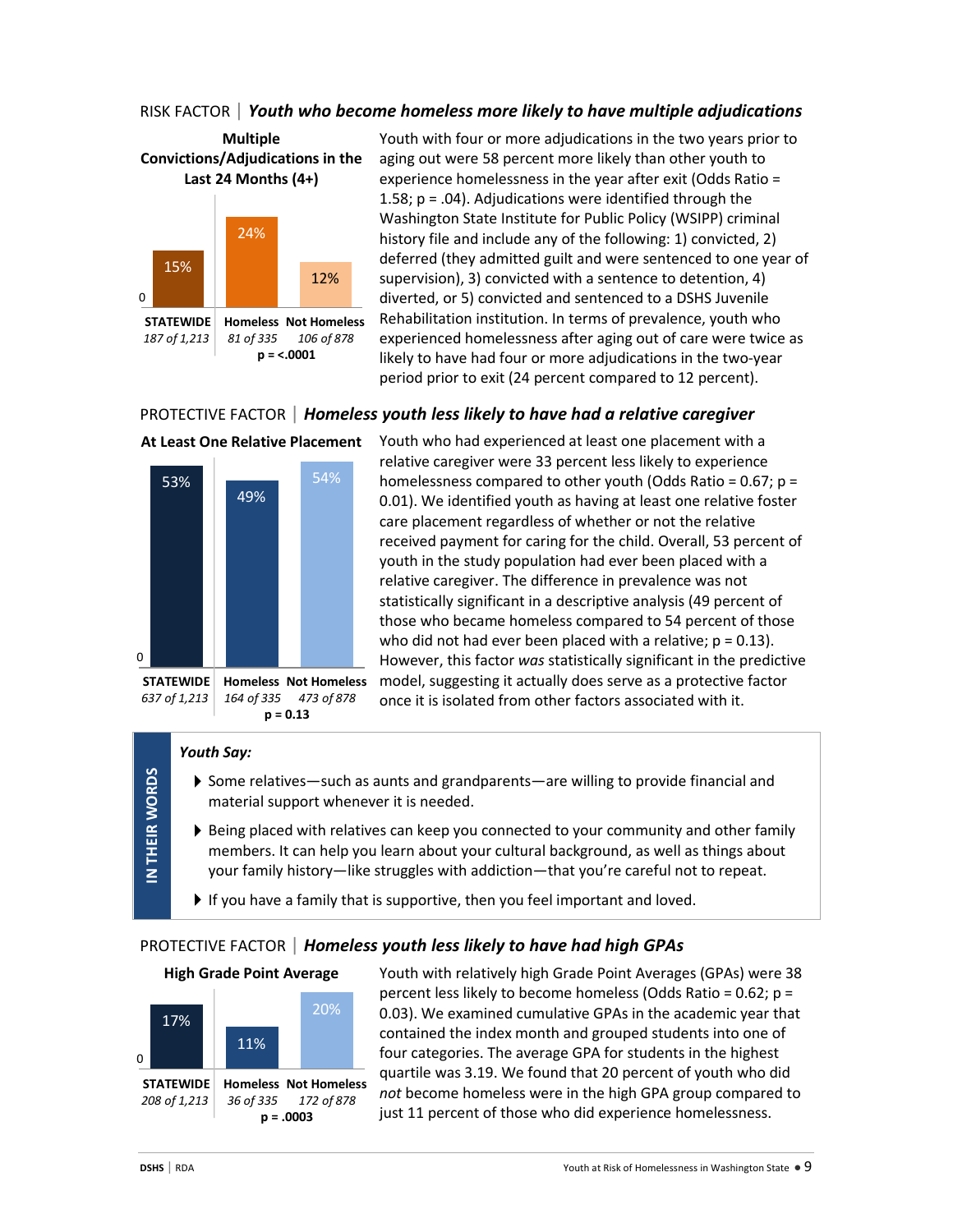## **Prevalence of Predictive Factors by State and Community**

We examined the prevalence of the key predictive factors for the statewide study population, as well as two subgroups: those living in King County and those living in Yakima County in the month they exited foster care. Due to the very small number of youth aging out of care in Yakima in the study period (n = 79), it was not possible to test between-group differences for statistical significance. In addition, numbers have been redacted in cases where 10 or fewer youth in a community were identified as having a particular risk factor. Overall, the prevalence of risk factors was not dramatically different between communities; however, a few differences emerge.

- A higher proportion of youth in Yakima County were parents (6 percent higher than the state and 7 percent higher than in King County).
- A higher proportion of youth in King County were African American (more than twice as high as the state).
- A smaller proportion of youth in King County had four or more convictions/adjudications in the 24 months prior to exiting care (7 percent lower than the state and 8 percent lower than Yakima).
- Relative to Yakima County, a higher proportion of youth in King County (+7 percent) experienced homelessness according to school data in the prior three academic years.
- Relative to King County, a higher proportion of youth in Yakima County (+6 percent) experienced 2-3 school moves over the prior three academic years.
- A higher proportion of youth in King County had ever been placed in foster care with relatives (12 percent higher than the state and 9 percent higher than Yakima).

|                                                                  | <b>WASHINGTON</b><br><b>STATE</b><br>$TOTAL = 1,213$ |         | <b>KING</b><br><b>COUNTY</b><br>$TOTAL = 238$ |                | <b>YAKIMA</b><br><b>COUNTY</b><br>$TOTAL = 79$ |                |
|------------------------------------------------------------------|------------------------------------------------------|---------|-----------------------------------------------|----------------|------------------------------------------------|----------------|
| <b>RISK FACTORS</b>                                              | <b>NUMBER</b>                                        | PERCENT | <b>NUMBER</b>                                 | <b>PERCENT</b> | <b>NUMBER</b>                                  | <b>PERCENT</b> |
| Disrupted Adoption                                               | 22                                                   | 2%      |                                               |                |                                                |                |
| Youth is a Parent                                                | 221                                                  | 18%     | 41                                            | 17%            | 19                                             | 24%            |
| Homeless or receiving housing assistance, prior<br>12 months     | 151                                                  | 12%     | 36                                            | 15%            |                                                |                |
| Youth is African American                                        | 240                                                  | 20%     | 112                                           | 47%            |                                                |                |
| 4+ congregate care placements                                    |                                                      | 24%     | 68                                            | 29%            | 19                                             | 24%            |
| 4+ school moves in prior 3 years                                 |                                                      | 29%     | 64                                            | 27%            | 21                                             | 27%            |
| 4+ convictions/adjudications, prior 24 months                    |                                                      | 15%     | 20                                            | 8%             | 13                                             | 16%            |
| Juvenile Rehabilitation service in prior 24 months               | 88                                                   | 7%      | 14                                            | 6%             |                                                |                |
| 2+ foster care placements                                        | 1,043                                                | 86%     | 210                                           | 88%            | 70                                             | 89%            |
| Indication of mental health treatment need in<br>prior 24 months |                                                      | 73%     | 176                                           | 74%            | 59                                             | 75%            |
| Any homelessness in school data, prior 3 years                   | 298                                                  | 25%     | 72                                            | 30%            | 18                                             | 23%            |
| Injury, prior 24 months                                          | 570                                                  | 47%     | 102                                           | 43%            | 36                                             | 46%            |
| 2-3 school moves in prior 3 years                                | 310                                                  | 26%     | 66                                            | 28%            | 27                                             | 34%            |
| History of behavior issues in child welfare records              | 127                                                  | 10%     | 22                                            | 9%             |                                                |                |
| <b>PROTECTIVE FACTORS</b>                                        |                                                      |         |                                               |                |                                                |                |
| 1+ relative care placements                                      | 637                                                  | 53%     | 154                                           | 65%            | 44                                             | 56%            |
| GPA, high                                                        | 208                                                  | 17%     | 30                                            | 13%            |                                                |                |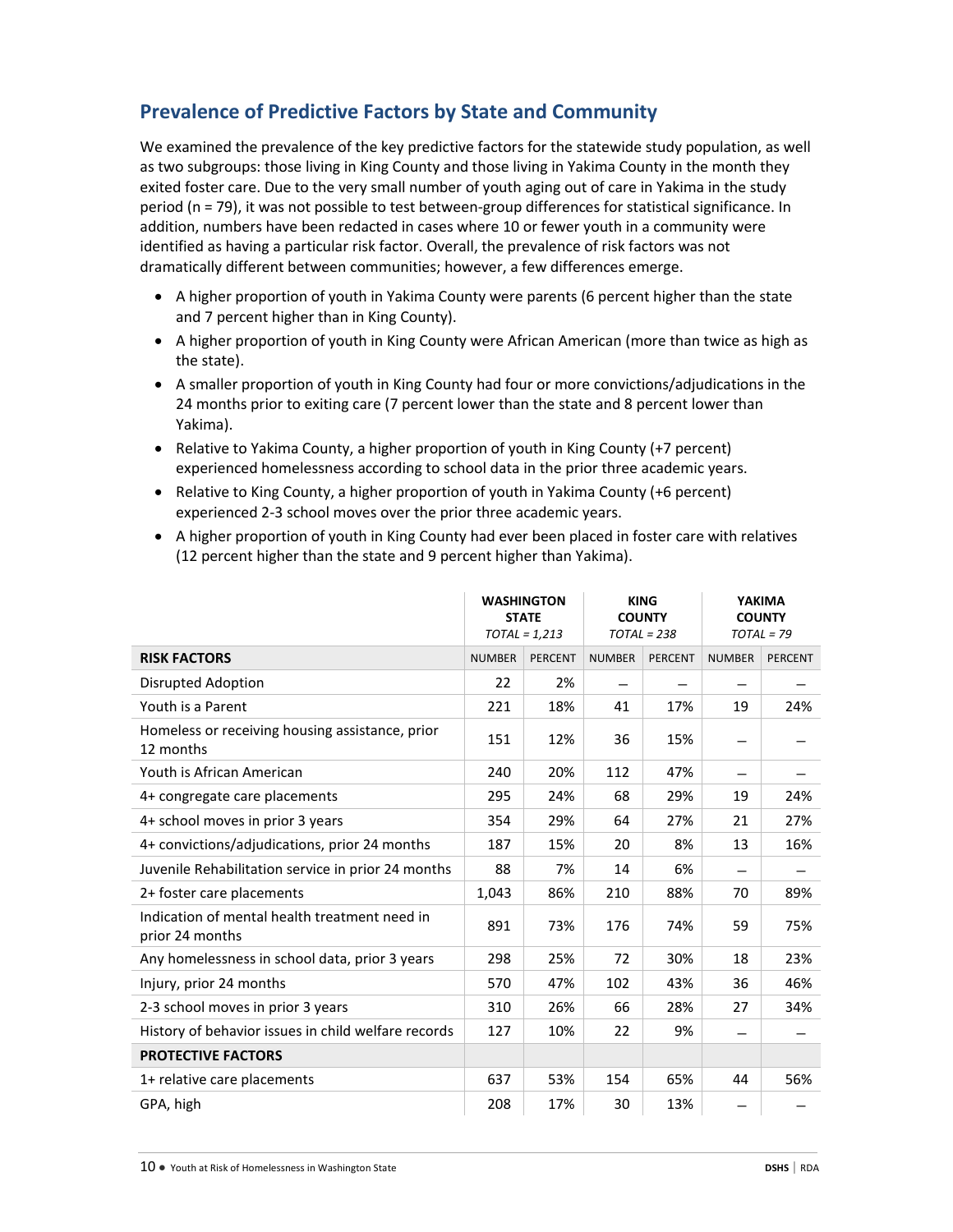## **Factors Associated with Running Away**

Whether a youth had ever run away from a foster care placement did not "survive" the statistical modeling process predicting homelessness, but many of the measures associated with running away were retained in the model. Most notably, four factors that we found to be highly associated with whether a youth had ever run away were also highly predictive of later homelessness: 1) multiple congregate care placements, 2) multiple school moves, 3) Juvenile Rehabilitation involvement, and 4) being a parent. In addition, having a high GPA relative to peers was a protective factor in both models. It is worth noting that 85 of the 1,213 youth in the study population were last known to have run away, but only 35 of these youth were observed as homeless over the following 12-month period.



### ODDS RATIOS | **Odds of Ever Having Run Away from Foster Care**

## **Receipt of Economic Services Following Exit from Care**

Youth identified as homeless in the year after aging out of care were significantly more likely to be receiving a service from the DSHS Economic Services Administration (ESA) and to have Medicaid or similar medical coverage relative to youth not identified as homeless. It could be that youth who experienced housing instability also experienced economic and food insecurity. On the other hand, it is also possible that youth not identified as homeless are simply disconnected from services such that their housing status is not observed in administrative data. It is therefore encouraging that the majority of youth *not* identified as becoming homeless *are* connected to some services (81 percent to an ESA service). This high level of service penetration increases our confidence in the ability to identify housing instability since ESA caseworkers collect information on housing status.

| Post 12 months <sup>°</sup> | <b>Become homeless</b> |       |                | Not become homeless |              |         |          |
|-----------------------------|------------------------|-------|----------------|---------------------|--------------|---------|----------|
|                             | <b>NUMBER</b>          | TOTAL | <b>PERCENT</b> | <b>NUMBER</b>       | <b>TOTAL</b> | PERCENT | p value  |
| Any ESA service             | 333                    | 338   | 98.5%          | 702                 | 871          | 80.6%   | < 0.0001 |
| TANF receipt                | 63                     | 338   | 18.6%          | 129                 | 871          | 14.8%   | 0.10     |
| Basic Food receipt          | 321                    | 338   | 95.0%          | 502                 | 871          | 57.6%   | < 0.0001 |
| Medical coverage            | 326                    | 335   | 97.3%          | 784                 | 878          | 89.3%   | < 0.0001 |

<span id="page-10-0"></span> $8$  The INVEST 2012 database only contains ESA service data through SFY 2012, so this analysis was conducted outside of INVEST using the same criteria to identify the study population. There are slightly larger denominators (338 and 871 compared to 335 and 878) since INVEST only includes individuals who match to education records.

 $\overline{\phantom{a}}$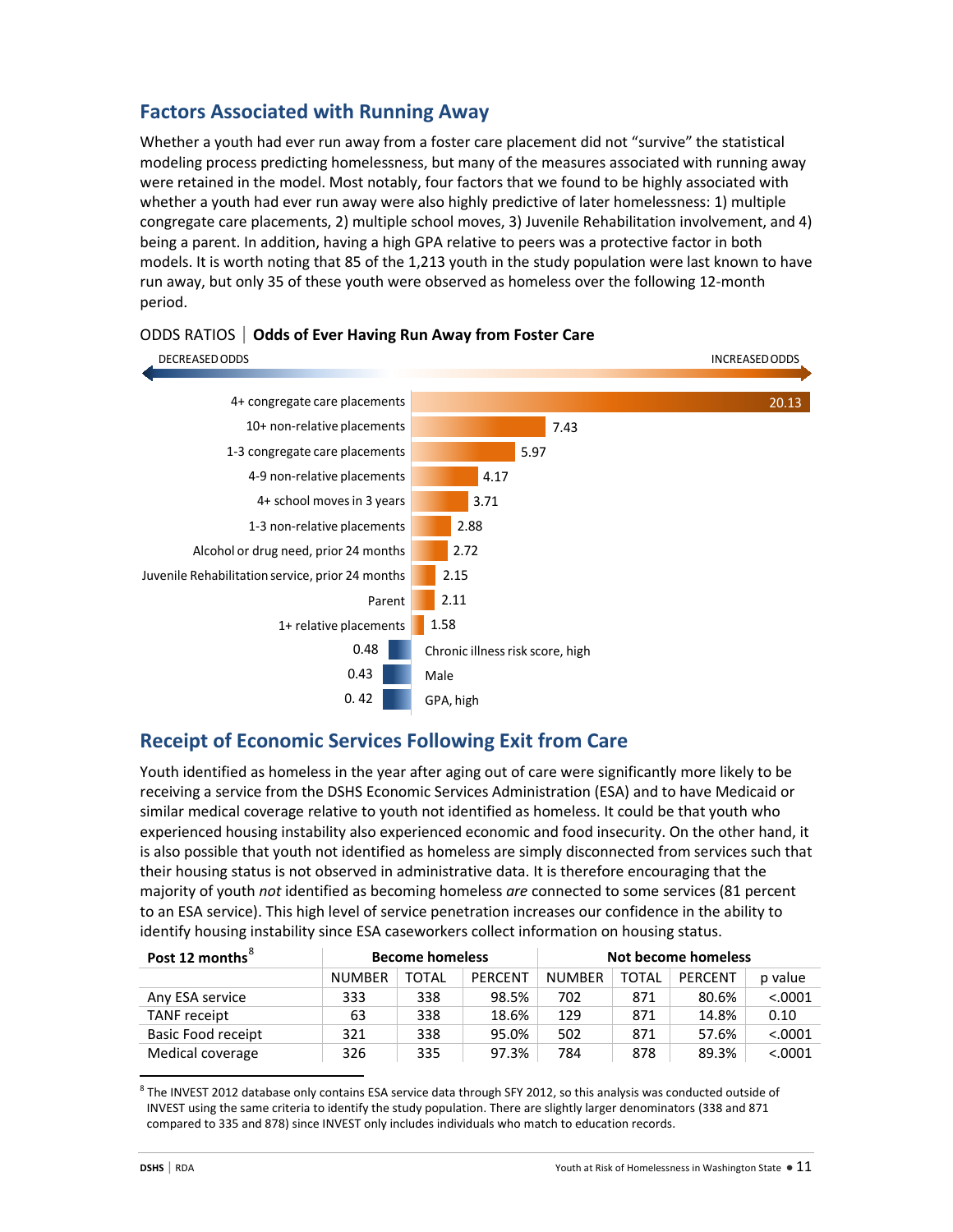## **Discussion**

This analysis has shown that it is possible to predict with some degree of accuracy which youth leaving foster care are most likely to become homeless in the coming months. In particular, the following insights may inform efforts to design targeted interventions for youth at risk of homelessness:

### *It is possible to use a scoring algorithm to identify youth at greatest risk of homelessness.*

- We have demonstrated how the predictive model developed here can be translated into a scoring algorithm used to target services to youth who may be at greatest risk.
- Such an approach is currently being implemented in the health care setting, where a webbased decision support tool provides frontline care managers with a risk score for each client based on their predicted medical costs.

### *Factors like race that can be measured with administrative data may, in part, stand in for factors that are less-easily measured.*

• Notably, a much higher proportion of youth in King County were African American than in the state as a whole (47 percent compared to 20 percent). As youth suggested, it is likely that race is associated with other factors not included in the model. These factors could include aspects of the local housing market—including high rental costs and discrimination—that make it more difficult to find affordable housing.

### *A test of predictive accuracy of the model using a separate sample of youth was not possible.*

• It is common practice in predictive modeling to do an out-of-sample validity test using a different sample from the one for whom the model was calibrated. That is, ideally we would apply the weights from the scoring algorithm developed here to a different sample of youth aging out of foster care. However, this was not yet possible because we used all available data for the current model for the following reasons: 1) HMIS data on homeless services is only available to us from SFY 2010 forward, 2) we needed to look at youth aging out of foster care over a two-year window of time in order to have a sufficient sample size, and 3) we only had information from ACES—needed for the outcome measure—through SFY 2013.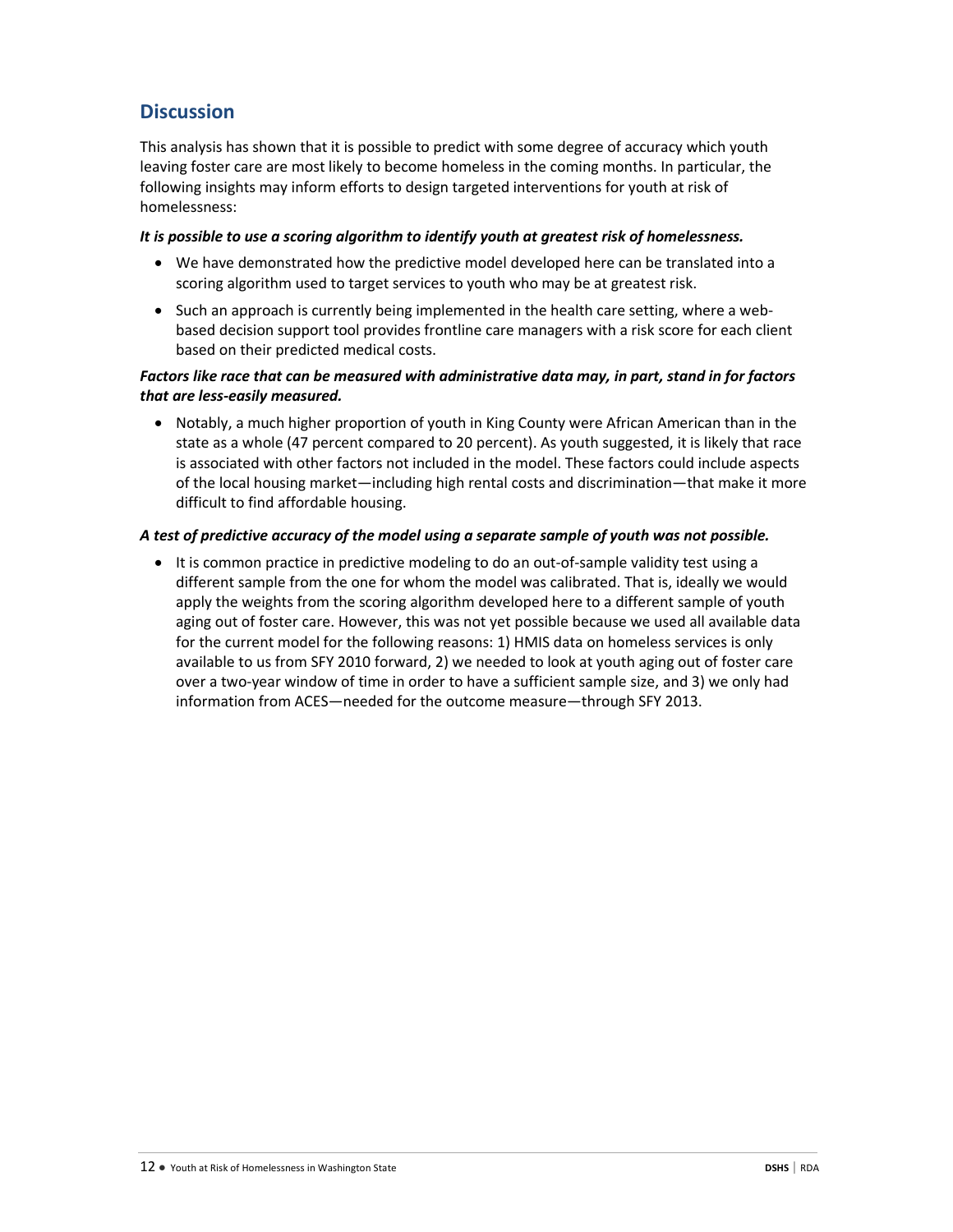This report summarizes the results of an analysis that identified key risk and protective factors associated with whether or not someone becomes homeless in the year after aging out of foster care.

#### **STUDY POPULATION**

To identify the study population, we began with 1,356 individuals whose last foster care placement occurred in State Fiscal Year (SFY) 2011 or 2012 and were 17 years-old or older as of the month after their last month in placement. We excluded the following individuals:

- 60 individuals who were recorded as homeless in the DSHS Automated Client Eligibility System (ACES) in the month prior to exiting care,
- 72 individuals who were missing child welfare intake or placement data, and
- 11 individuals whose last placement was either a trial return home/in-home dependency or adoption

Once the above restrictions were made, there were 1,213 remaining in the study population used for analysis.

#### *Demographics*

The decision was made to include gender (measured as male or female due to available data), race, and Hispanic origin in the analysis since it is important to consider whether youth in minority groups are at greater risk of experiencing homelessness. In a bivariate descriptive analysis, we found that youth who were African American and those whose race was identified as "Other" in DSHS records were significantly more likely to be homeless (rather than not homeless) at some point in the year after aging out of care.

|                        | <b>Total</b>  |                | Became homeless |                | Did not become homeless |         |             |
|------------------------|---------------|----------------|-----------------|----------------|-------------------------|---------|-------------|
|                        | <b>NUMBER</b> | <b>PERCENT</b> | <b>NUMBER</b>   | <b>PERCENT</b> | <b>NUMBER</b>           | PERCENT | p-value     |
| <b>TOTAL</b>           | 1,213         |                | 335             |                | 878                     |         |             |
| Male                   | 558           | 46%            | 162             | 48%            | 396                     | 45%     | 0.31        |
| African American       | 240           | 20%            | 92              | 27%            | 148                     | 17%     | $< 0.0001*$ |
| Native American        | 263           | 22%            | 79              | 24%            | 184                     | 21%     | 0.33        |
| Hispanic               | 206           | 17%            | 57              | 17%            | 149                     | 17%     | 0.94        |
| White                  | 1,020         | 84%            | 1,279           | 83%            | 741                     | 84%     | 0.61        |
| Asian/Pacific Islander | 76            | 6%             | 22              | 7%             | 54                      | 6%      | 0.79        |
| Other                  | 304           | 25%            | 100             | 30%            | 204                     | 23%     | $0.02*$     |

\* p-values of 0.05 or below are generally considered statistically significant by conventional standards.

#### **DATA SOURCE**

The INVEST 2012 database contains de-identified education records combined with data from the DSHS Integrated Client Database for all individuals who received a DSHS service at any point between State Fiscal Year (SFY) 2000 and 2012 and were age 35 or younger in the first year they received a DSHS service in SFY 2000-12 (or any age if they received a service from the DSHS Economic Services Administration). Education data was provided and linked by the Washington State Office of Financial Management's Education Research and Data Center. K-12 data is compiled from student-level longitudinal education records collected by the Washington State Office of the Superintendent of Public Instruction (OSPI).

#### **DATA AND MEASURES**

- **Child welfare system.** Data on experiences youth had in foster care over their lifetime came from the FAMLINK information system maintained by the DSHS Children's Administration. This data was used to identify the number and types of placement events (including running away from care), type of abuse at intake (sexual, physical, neglect, other), the presence of behavior issues, and other information recorded by caseworkers.
- **School system.** Data on the K-12 public school system came from the Comprehensive Education Data and Research System (CEDARS), which contains data that has been submitted and reviewed by the schools.